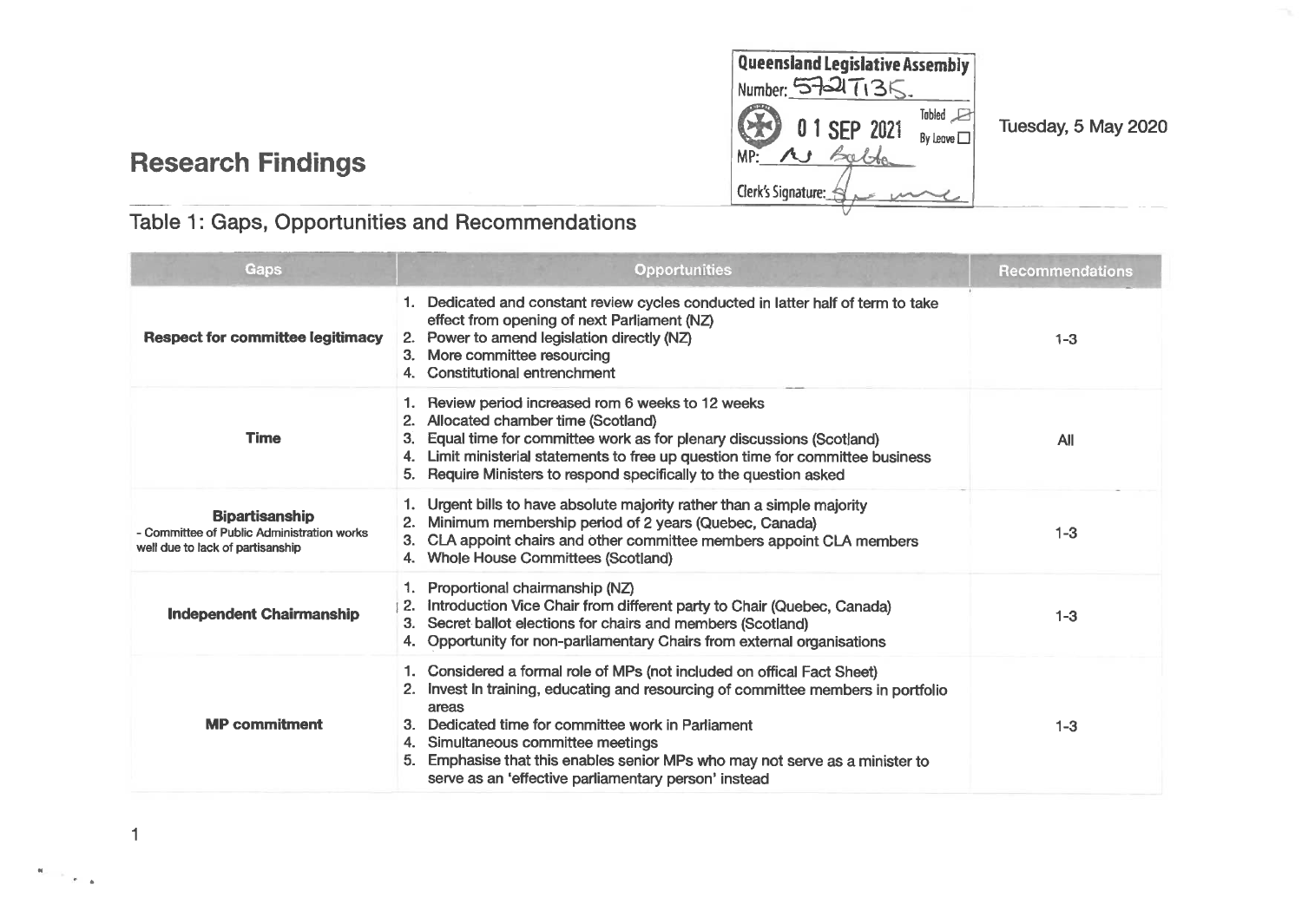|          | Gaps                                                                                                                                                                                                                                | <b>Opportunities</b>                                                                                                                                                                                                                                              | <b>Recommendations</b> |
|----------|-------------------------------------------------------------------------------------------------------------------------------------------------------------------------------------------------------------------------------------|-------------------------------------------------------------------------------------------------------------------------------------------------------------------------------------------------------------------------------------------------------------------|------------------------|
| 1.<br>3. | <b>Specific Committees to</b><br>(respectively):<br>Improve consistent attention to and<br>evaluation of public works and accounts<br>2. Improve member specialisation and MP<br>commitment<br>Provide power to deal with petitions | 1. Greater use of joint, select, subcommittees and travelling committees (Scotland)<br>2. Petition specific committee (Scotland)<br>3. Minimum number of public accounts and works inquiries per term<br>4. Reintroduction of Public Accounts and Works Committee | 1-3                    |
|          | <b>Non-parliamentary presence</b>                                                                                                                                                                                                   | 1. Introduction of non-parliamentary members<br>2. More informal processes to generate organic discussion and debate                                                                                                                                              | All                    |

## Table 2: Indicators of Effective Committees<sup>1</sup>

|                                    | <b>Indicators of Effectiveness</b>                                | <b>QLD</b>       | NZ.                             |
|------------------------------------|-------------------------------------------------------------------|------------------|---------------------------------|
|                                    | A medium-to-large number of committees Permanence                 | Yes              | Yes                             |
| <b>Basic Design and Permanence</b> | Committees must not be large                                      | Yes              | Yes                             |
|                                    | Committees shadow govt. agencies                                  | Yes              | Yes                             |
|                                    | Business Committee control of parliamentary business              | Yes, through CLA | Yes, but Executive<br>influence |
|                                    | Power to summon ministers, witnesses and documents                | Yes              | Yes, through<br>Speaker         |
|                                    | Ability to question civil servants                                | Yes              | Yes                             |
|                                    | Committee stages an obligatory stage of legislation               | Yes              | Yes                             |
|                                    | Principles of bills are not first determined by a plenary session | <b>No</b>        | N <sub>o</sub>                  |

<sup>1</sup> Indicators and NZ column from Mcleay (2006). Therefore, NZ column has not been updated since then.

 $\mathbf{x}=\tau$  .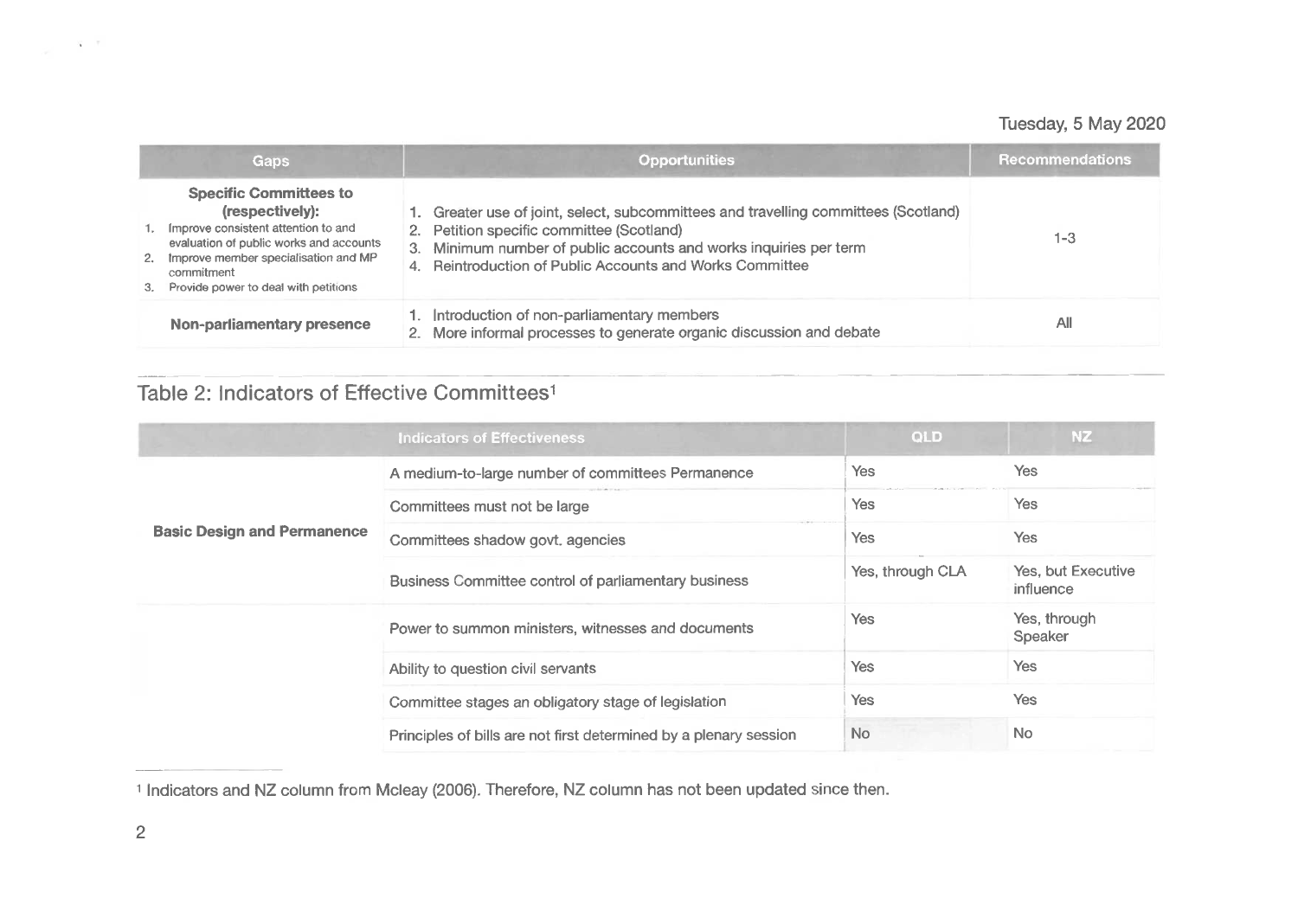|                                  | <b>Indicators of Effectiveness</b>                                         | QLD                                                              | NZ.                                                              |
|----------------------------------|----------------------------------------------------------------------------|------------------------------------------------------------------|------------------------------------------------------------------|
|                                  | Capacity to initiate legislation                                           | Somewhat                                                         | Perhaps                                                          |
| <b>Powers and Resources</b>      | Capacity to rewrite legislation                                            | <b>No</b>                                                        | Yes                                                              |
|                                  | Minority reports can be presented to Parliament                            | No, present statement<br>of reservation instead                  | No, but minority<br>views in reports                             |
|                                  | Committees can initiate inquiries                                          | <b>Yes</b>                                                       | Yes                                                              |
|                                  | <b>Government must respond to reports</b>                                  | Yes, but not<br>thoroughly                                       | Yes                                                              |
|                                  | Committees are well-resourced                                              | Moderately                                                       | Moderately                                                       |
|                                  | Membership distributed according to party shares of parliamentary<br>seats | <b>Yes</b>                                                       | <b>Yes</b>                                                       |
|                                  | Parliament, not parties, determines membership                             | <b>No</b>                                                        | <b>No</b>                                                        |
|                                  | Ministers excluded from committees                                         | Yes                                                              | <b>Mostly</b>                                                    |
| <b>Membership and Attendance</b> | Parliament, not government, determines committee chairs                    | <b>Overall allocation</b><br>determined during<br>govt formation | <b>Overall allocation</b><br>determined during<br>govt formation |
|                                  | <b>Regular attendance of MPs</b>                                           | <b>Yes</b>                                                       | Yes                                                              |
|                                  | Non-committee members absent                                               | <b>No</b>                                                        | <b>No</b>                                                        |
|                                  | Government advisers excluded from committees                               | <b>Yes</b>                                                       | Yes, during<br>deliberation                                      |
| <b>Power Dynamics</b>            | Committees independent of views of parties                                 | <b>No</b>                                                        | <b>No</b>                                                        |

 $\frac{1}{\sqrt{2}}\left( \frac{1}{\sqrt{2}}\right)$  ,  $\frac{1}{\sqrt{2}}\left( \frac{1}{\sqrt{2}}\right)$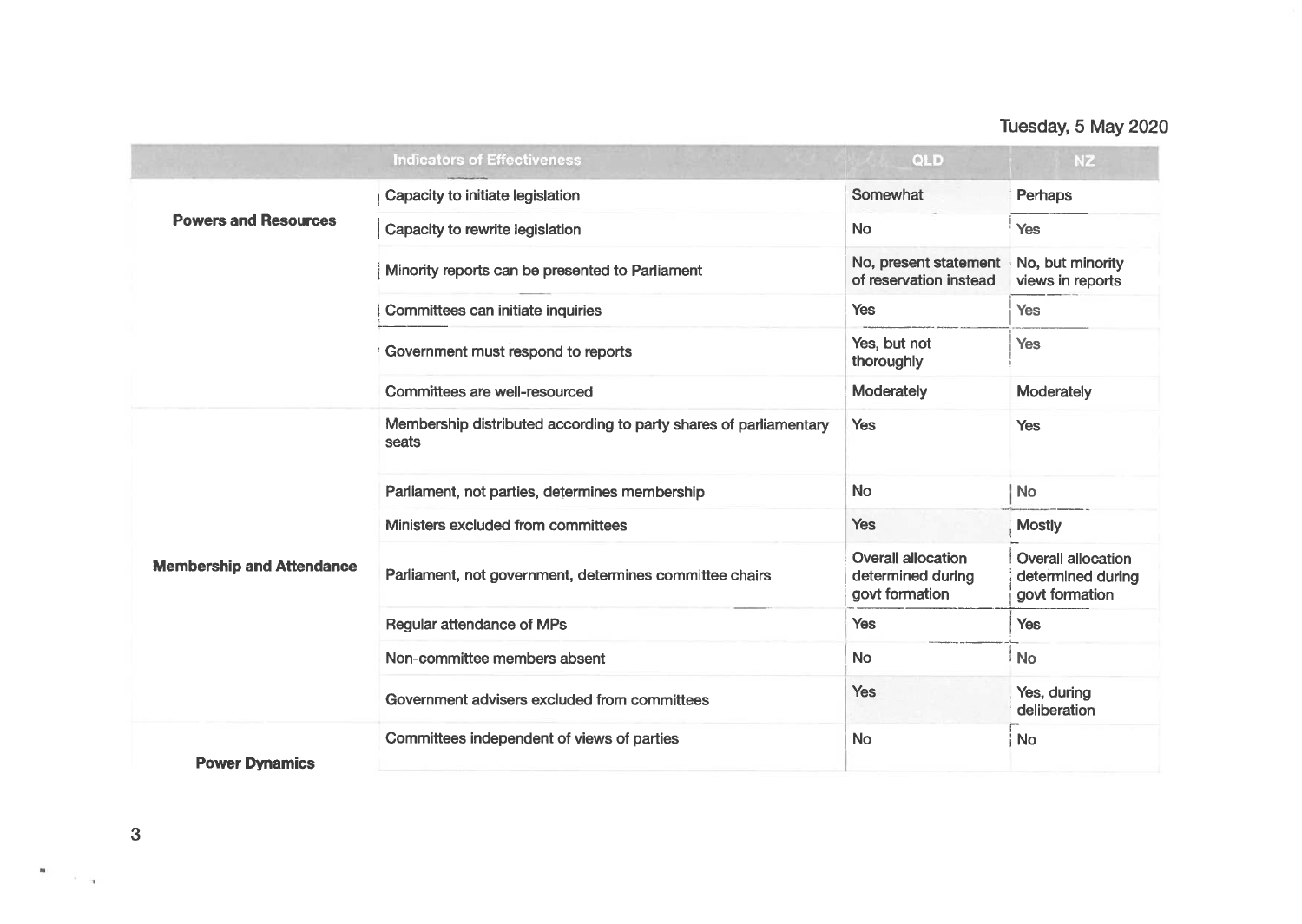|                                                         | <b>Indicators of Effectiveness</b>                                                                                    | <b>QLD</b> | <b>NZ</b>      |
|---------------------------------------------------------|-----------------------------------------------------------------------------------------------------------------------|------------|----------------|
|                                                         | Committees not dominated by members of governing parties                                                              | No.        | <b>Yes</b>     |
|                                                         | Public participation in legislative and inquiry processes: interest<br>group involvement (invited)                    | <b>Yes</b> | <b>Yes</b>     |
| <b>Citizen Involvement</b>                              | Public participation in legislative and inquiry processes: interest<br>group and citizen involvement (self-initiated) | <b>Yes</b> | <b>Yes</b>     |
|                                                         | Committees travel beyond capital city                                                                                 |            | <b>Yes</b>     |
|                                                         | Committees use video-conferencing                                                                                     | <b>No</b>  | <b>Yes</b>     |
|                                                         | Public meetings: oral submissions and questioning                                                                     | <b>Yes</b> | <b>Yes</b>     |
| <b>Transparency of Processes</b>                        | Public meetings: deliberative stage                                                                                   | <b>No</b>  | N <sub>o</sub> |
|                                                         | Submissions available online                                                                                          | Yes        | Not yet        |
| <b>Access to Information (beyond</b><br>written record) | Reports available online                                                                                              | <b>Yes</b> | <b>Yes</b>     |
|                                                         | Public access to advice received by committees                                                                        | Yes        | Not yet        |
|                                                         | Written transcripts of proceedings available                                                                          | Yes        | Seldom         |

 $\omega_{\rm{max}}=10^{-10}$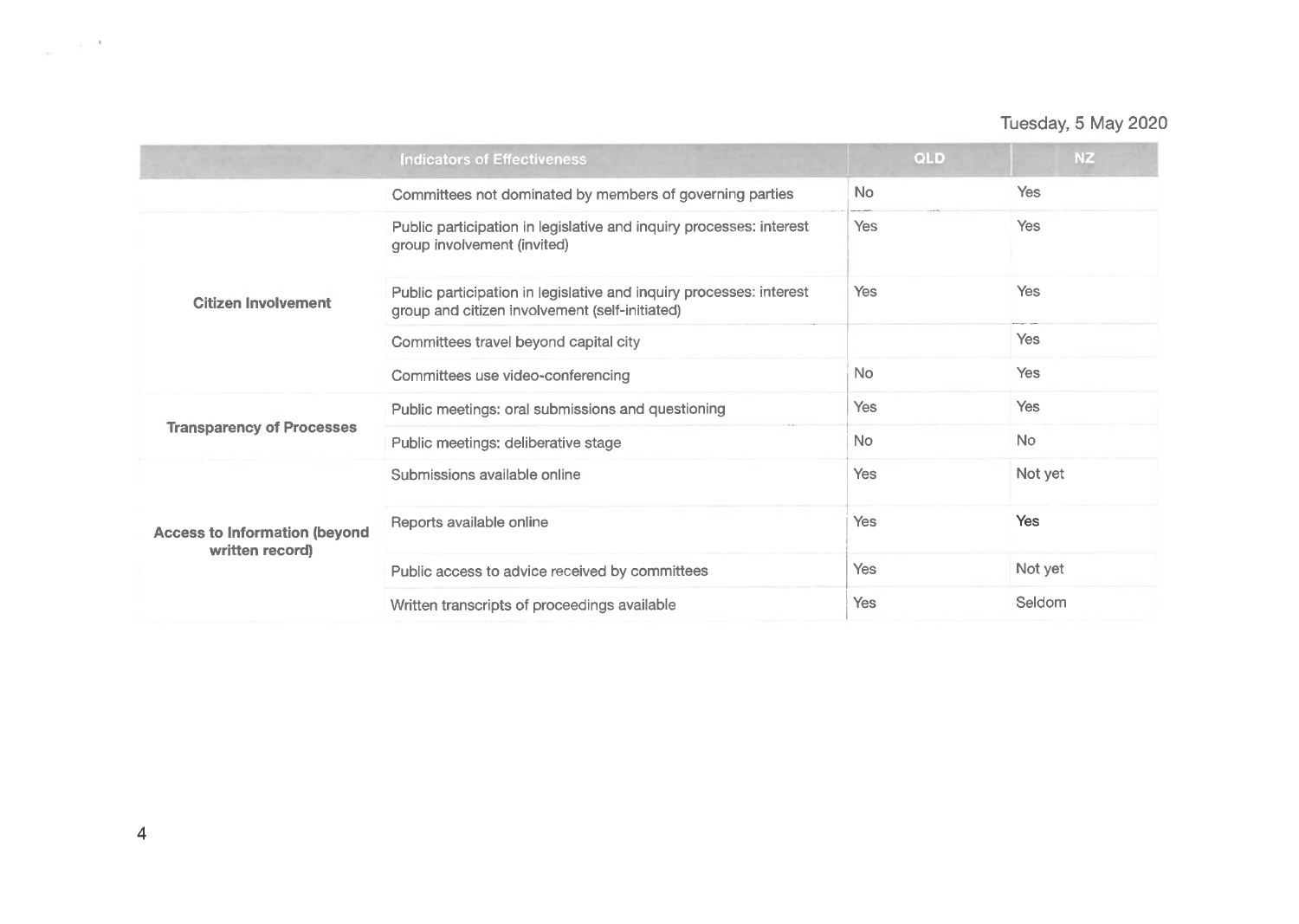### Table 3: Other Jurisdictions

| <b>Jurisdiction</b> | <b>New Zealand</b>                                                                                                                                                                                                                                                                                                                                                                                                                                                                                                                                                                       | <b>Scotland</b>                                                                                                                                                                                                                                                                                                                                                                                                                                                                                                                                                                                                                                                                                                                                                                                                                                                        | Quebec (Canada)                                                                                                                                                                                                                                                                                                                                                                                                                                                                                                                                                                                                                                                                                                                                                                                                                                                                                                |
|---------------------|------------------------------------------------------------------------------------------------------------------------------------------------------------------------------------------------------------------------------------------------------------------------------------------------------------------------------------------------------------------------------------------------------------------------------------------------------------------------------------------------------------------------------------------------------------------------------------------|------------------------------------------------------------------------------------------------------------------------------------------------------------------------------------------------------------------------------------------------------------------------------------------------------------------------------------------------------------------------------------------------------------------------------------------------------------------------------------------------------------------------------------------------------------------------------------------------------------------------------------------------------------------------------------------------------------------------------------------------------------------------------------------------------------------------------------------------------------------------|----------------------------------------------------------------------------------------------------------------------------------------------------------------------------------------------------------------------------------------------------------------------------------------------------------------------------------------------------------------------------------------------------------------------------------------------------------------------------------------------------------------------------------------------------------------------------------------------------------------------------------------------------------------------------------------------------------------------------------------------------------------------------------------------------------------------------------------------------------------------------------------------------------------|
| General             | select committees appointed at start of each<br>Parliament after general election<br>- 6-12 members each<br>parties broadly represented in proportion to party<br>membership in the House<br>12 subject-specific committees reflect ministerial<br>responsibility<br>- 5 specialist committees<br>- committee business = examining bills (proposed<br>laws) and holding the Government accountable to<br>the House<br>- consider bills, inquiries, estimates, financial<br>reviews, petitions and international treaties<br>committee meetings = public and live-streamed<br>on Facebook | objectives: public involvement,<br>gov't accountability + encourage<br>power sharing<br>carry out inquiries and call on<br>witnesses to give evidence<br>- Petitions Committee = consider<br>each petition + decide course of<br>action<br>- power to carry out inquiries and<br>then make recommendations to<br>Parliament<br>ensure that affected views are<br>heard before changes are made<br>- power to introduce new legislation<br>- allocated time in the Chamber to<br>debate issues and introduce bills<br>- balance of the political parties in<br>Parliament is retained<br>- convenor<br>- informal (first names used)<br>- non-committee MPs can still<br>attend and participate, but not<br>vote<br>- 2 clerks advise on procedures<br>- Official Reporters prepare a report<br>of the meetings which is published<br>within a few days of each meeting | $=$ sectoral + thematic<br>$-$ chair + vice chair<br>structure cease to mirror Ministries<br>ministers no longer members<br>unless ordered by Assembly or<br>falls under their own bill<br>powers = oversight of government<br>regulations & independent<br>agencies, own initiative, organise<br>public hearings and choose<br>witnesses<br>$function =$ legislation,<br>consultation, oversight,<br>parliamentary initiative<br>- objectives = better balance<br>between executive and legislative,<br>modernisation, monitoring<br>executive and civil service &<br>monitoring financing and public<br>expenditure<br>- 11 standing committees now<br>$\overline{\phantom{a}}$ clerk = administrator<br>- 9 sectoral committees<br>- 6 chaired by gov't and 3 chaired<br>by oppostion<br>10 MNAs for each committee $= 6$<br>gov't and 4 non<br>- 2 year terms<br>appointment recommended by<br>party whips |

 $\Gamma$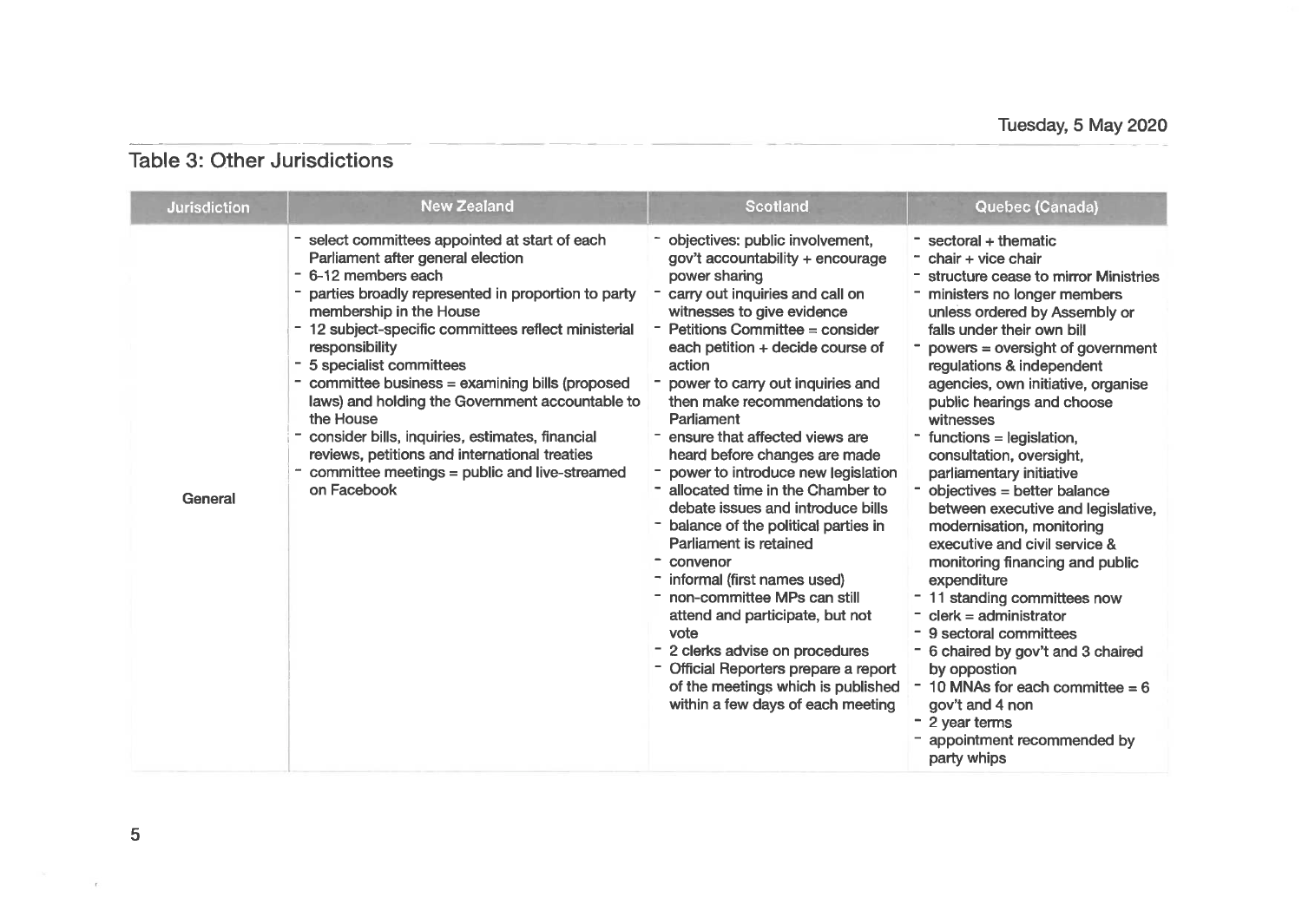| <b>Jurisdiction</b> | <b>New Zealand</b>                                                                                                                                                                                                                                                                                                                                                                                                                                                                                                                                                                                                                                                                                                                                                                                                                                                                                                                                                                                                                                                                                                                                                                                                                                                            | <b>Scotland</b>                                                                                                                                                                                                                                                                                                                                                                                                                                                                                                                                                                                                                                                                                                   | Quebec (Canada)                                                                                                                                                                                                                                                                                                                                                                                                                                                                   |
|---------------------|-------------------------------------------------------------------------------------------------------------------------------------------------------------------------------------------------------------------------------------------------------------------------------------------------------------------------------------------------------------------------------------------------------------------------------------------------------------------------------------------------------------------------------------------------------------------------------------------------------------------------------------------------------------------------------------------------------------------------------------------------------------------------------------------------------------------------------------------------------------------------------------------------------------------------------------------------------------------------------------------------------------------------------------------------------------------------------------------------------------------------------------------------------------------------------------------------------------------------------------------------------------------------------|-------------------------------------------------------------------------------------------------------------------------------------------------------------------------------------------------------------------------------------------------------------------------------------------------------------------------------------------------------------------------------------------------------------------------------------------------------------------------------------------------------------------------------------------------------------------------------------------------------------------------------------------------------------------------------------------------------------------|-----------------------------------------------------------------------------------------------------------------------------------------------------------------------------------------------------------------------------------------------------------------------------------------------------------------------------------------------------------------------------------------------------------------------------------------------------------------------------------|
| <b>Pros</b>         | senior politicians unlikely to become<br>ministers aim to be effective parliamentary<br>men and women<br>- most bills referred now with power to amend<br>legislation directly<br>- allocation of chairs to non-government<br>members (9 out of 13)<br>redresses usual imbalances to favour<br>opposition -> makes committees more<br>effective<br>- consistent, incremental reforms<br>- Select committees have power to enquire + hold<br>hearings before presenting to Standing<br>committee<br>no casting vote for chair keeps them objective<br>celebrates dialogue with external sources<br>better legislation<br>extremely robust<br>small committees strengthen MP commitment<br>ministerial absence = useful training for chairman<br>+ removes power from Executive<br>caucus effective forum for change because of<br>commitment to bipartisan fact-finding and<br>consensus<br>- full pressure and interest group consultation<br>representation and right to be heard is central<br>and much more important than power to reject<br>live-streaming on Facebook increases access<br>cycle of regular review well embedded<br>- conducted in latter half of parliament term, taking<br>effect from opening of next Parliament<br>timing helps moderate the process | - as much time allocated from<br>committee action as for plenary<br>sessions of parliament<br>- very powerful<br>- only 4 have government chair<br>- development of strong<br>committees result of reforms<br>active and time rich<br>smaller + more efficient<br>- designed with committee<br>system in mind<br>- important legislative role<br>- combine legislative work with<br>inquiries<br>enhancing the role of civil society<br>in the legislative process<br>participative Parliament<br>designed to be engine room of a<br>new politics<br>conducts parliament's business<br>power to initiate legislation +<br>scrutinise executive<br>- new consensual style of politics<br>- 7 standing and 7 select | - use of vice-chair to balance out<br>party dynamics<br>- 6 chaired by gov't and 3 chaired<br>by oppostion<br>- 2 year terms<br>$-10$ MNAs for each committee = 6<br>gov't and 4 non<br>- more action on own initiative<br>- more monitoring<br>- using powers to make<br>recommendation more convincing<br>- making better use of library's<br>research service<br>- improved quantitatively<br>- online consultations<br>- online comments now accepted<br>on any bill or order |

 $\tilde{K}$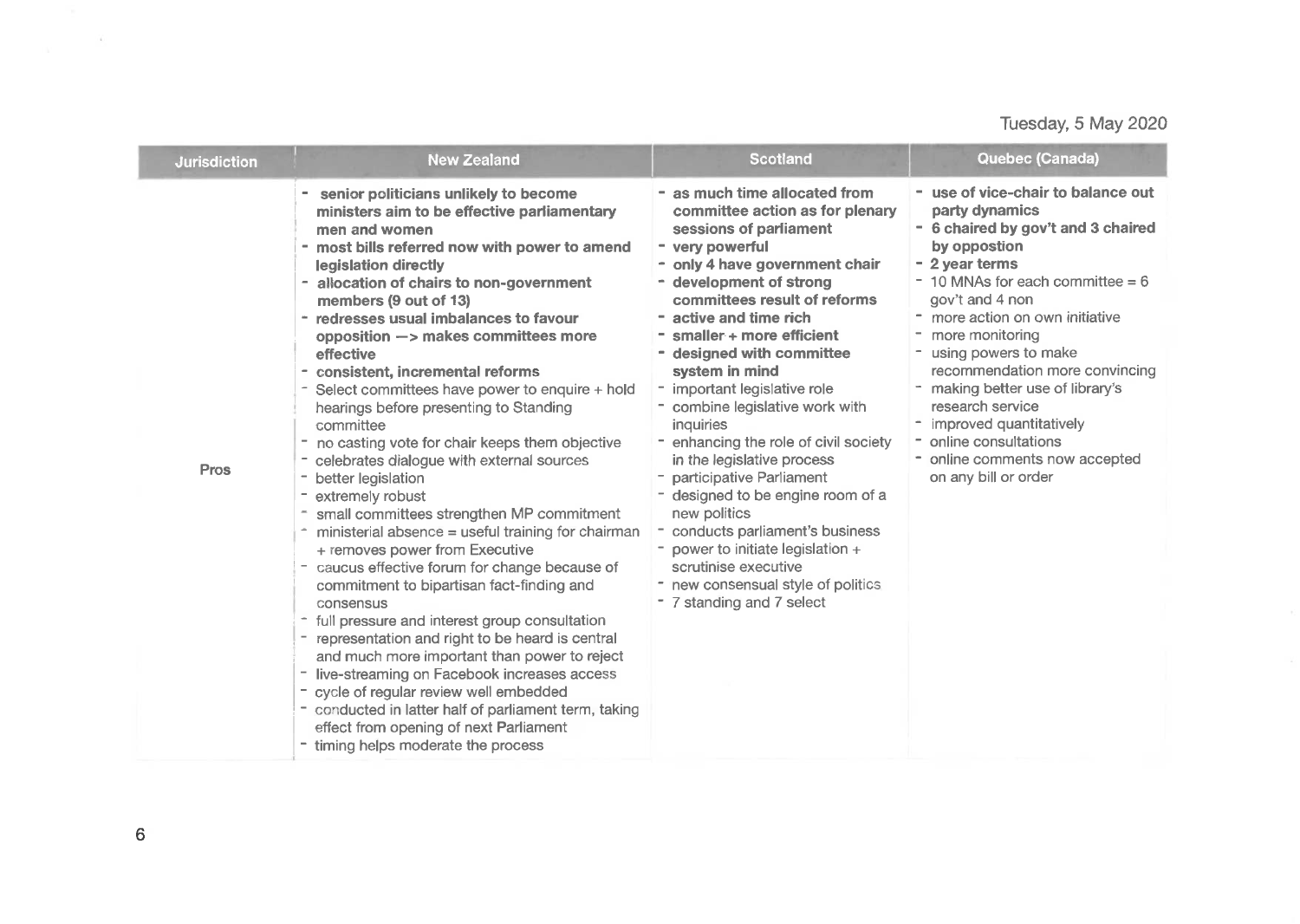| <b>Jurisdiction</b> | <b>New Zealand</b>                                                                                                                                                                                                                                                                                                                                                                                                                                                                                                              | <b>Scotland</b>                                                                                                                                                                                                                                                                            | Quebec (Canada)                                                                                                                                                                                                                                                                                                                                                                                                                                                                                                                                                                                                                                                                                                                                                                                                                                                                                                                                                      |
|---------------------|---------------------------------------------------------------------------------------------------------------------------------------------------------------------------------------------------------------------------------------------------------------------------------------------------------------------------------------------------------------------------------------------------------------------------------------------------------------------------------------------------------------------------------|--------------------------------------------------------------------------------------------------------------------------------------------------------------------------------------------------------------------------------------------------------------------------------------------|----------------------------------------------------------------------------------------------------------------------------------------------------------------------------------------------------------------------------------------------------------------------------------------------------------------------------------------------------------------------------------------------------------------------------------------------------------------------------------------------------------------------------------------------------------------------------------------------------------------------------------------------------------------------------------------------------------------------------------------------------------------------------------------------------------------------------------------------------------------------------------------------------------------------------------------------------------------------|
| Cons                | - legislative load too heavy<br>multi-functional system working well but crows<br>out capacity to fully scrutinise estimates and<br>reports<br>- lack of time = overwhelming problem<br>bills given urgency escape scrutiny<br>ministers isolated from evidence and witnesses<br>not much independent advice in NZ<br>may need to increase budget to account for<br>unpaid academics<br>process is so effective that department appear to<br>prepare bills less adequately<br>- NZ too small to run such an elaborate structure | - high turnover rate problematic<br>- lots of shifting members<br>- no specialisation o knowledge<br>no consistency<br>partisan politics make reaching<br>consensus difficult<br>lack of autonomy<br>committees have not taken up the<br>policy initiation function to any<br>great extent | - number of supervisory mandates<br>not exercised (episodic/superficial<br>if exercised)<br>" ministers still an issue<br>committees do not control their<br>own agenda<br>- most speaking time hogged by<br>minister + opposition critic<br>$parti$ and less the<br>forum for great social debates<br>lack of information, preparation,<br>$\blacksquare$<br>follow-up from MPs weakens<br>investigation efforts<br>not enough time for initiative and<br>oversight<br>distribution of workload ineffective<br>committee works feels like a<br>burden that does not pay off<br>poorly equipped to do committee<br>work<br>lacks visibility + fair renumeration<br>- very far from institutional<br>independence and intensification<br>of oversight<br>$2009$ reforms = focused on<br>rebalancing workload among<br>committees and facilitating public<br>participation rather than rectifying<br>the lack of autonomy<br>appointment recommended by<br>party whips |

 $\bar{\star}$ 

**>**